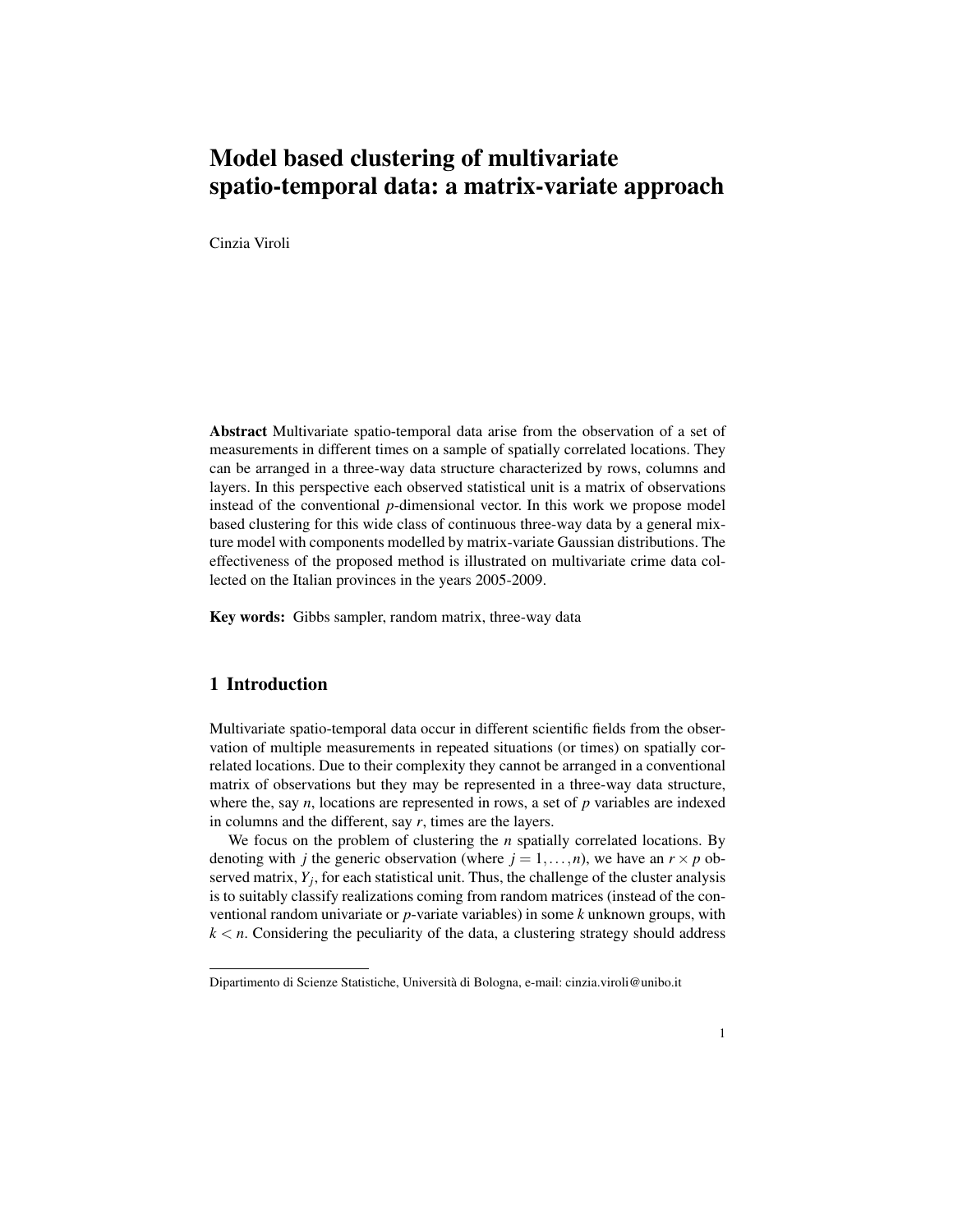the joint objectives of modeling the spatial correlation between the observations (since units are not *i.i.d.*), defining two different covariance matrices for describing the variable correlations separately from the temporal (or spatial) correlations and modeling possible temporal correlation structures.

Different solutions for clustering three-way data have been proposed in the statistical literature. Gordon and Vichi (1998) and Vichi (1999) have developed a strategy based on a least-square approach, which has been recently extended in order to combine clustering and data reduction (Vichi and Rocci, 2007). These methodologies do not require an explicit distributional assumption on the clusters and therefore they do not allow one to explicitly model the correlation structures along the two modes of interest. In a model-based perspective, Basford and Mclachlan (1985) adapted the Gaussian mixture likelihood approach to three-way data. In this approach they assumed that the component mean vectors might vary between groups and one of the two modes (for instance between the variables). On the contrary, the within component covariance matrices are not taken to depend on the modes. This would imply that the correlations between and within variables and times are not explicitly modeled and this represents the main drawback of the method. In a different perspective, the Dirichlet process mixture models (Gelfand et al., 2005) provide an interesting approach for cluster analysis of multivariate spatial data, although they have not been specifically developed for three-way data.

More recently, Mixtures of Matrix Normal distributions (MMN) have been proposed and investigated (Viroli, 2011) with the aim of taking into account the full information on the two modes, separately but simultaneously. This purpose is achieved by modeling the distribution of the observed matrices according to a matrix-variate normal distribution (Dutilleul, 1999). This approach represents a very general framework that includes, as special cases, both the conventional mixtures of multivariate normals and the variant proposed by Basford and Mclachlan (1985) for the analysis of three-way data.

In this work we propose a generalized MMN model (GMMN) for properly modelling multivariate spatio-temporal data in a Bayesian framework. This has the advantage of extending MMN in order to model spatially correlated observations and temporal structured covariance matrices. Model inference is solved via the Gibbs sampler (Geman and Geman, 1984).

## 2 Generalized mixture of matrix-normals

Let  $Y_1, \ldots, Y_n$  be the dependent location matrices of dimension  $r \times p$ . They are assumed to belong to a set *k* of sub-populations or groups of unknown proportions. In a general perspective, we consider the observed sample of *n* matrices as a set of conditionally independent and not identically distributed observations coming from the mixture model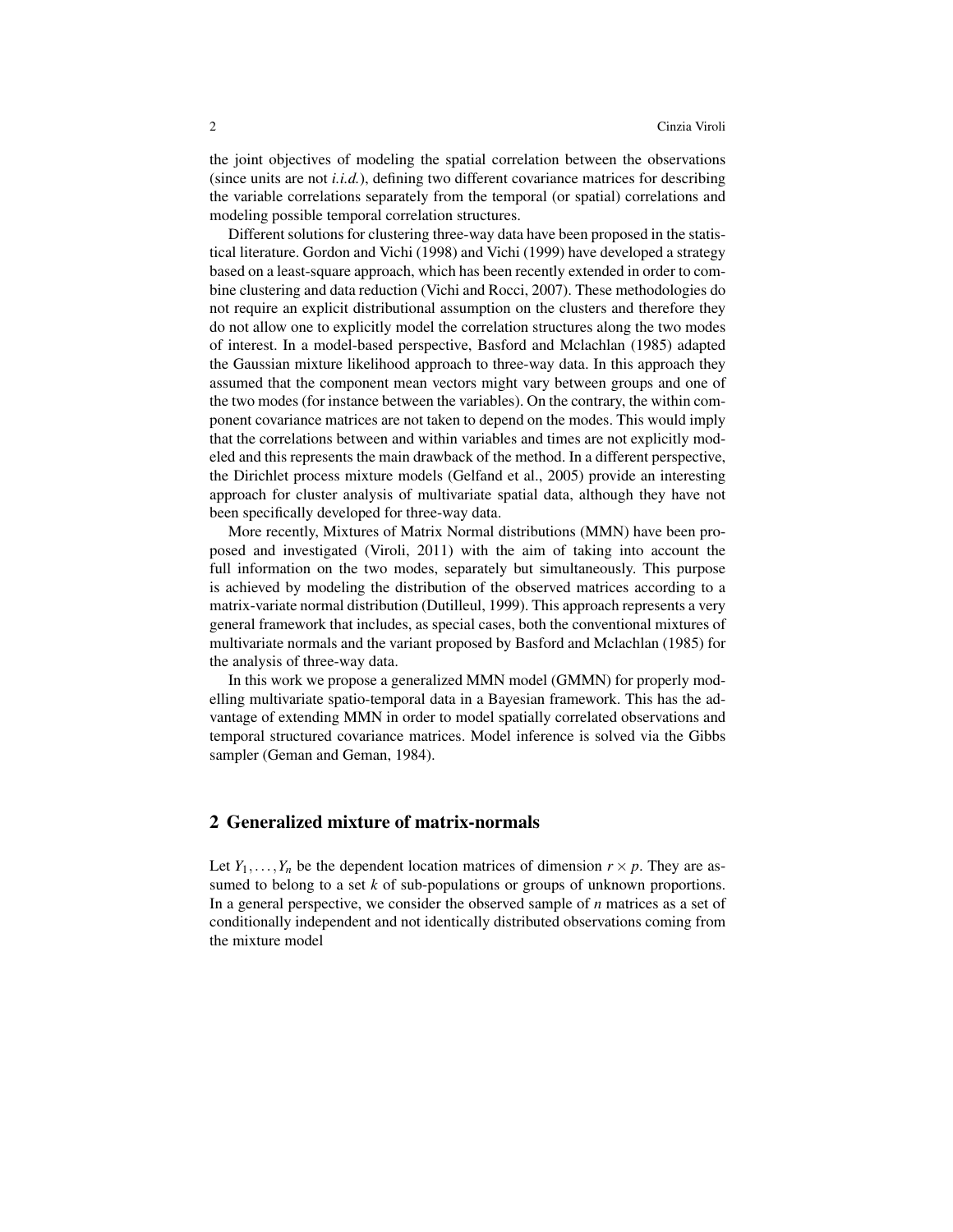Model based clustering of multivariate spatio-temporal data: a matrix-variate approach 3

$$
f(Y_j|k,\pi,\Theta_1,\ldots,\Theta_k) = \sum_{i=1}^k \pi_{ij} \mathcal{M}_{(r \times p)}(Y_j;\Theta_i),
$$
 (1)

where  $j = 1, \ldots, n$  and  $\Theta_i$  denotes the set of parameters of each component distribution. The weights  $\pi = [\pi_{ij}]_{i=1,\dots,k; j=1,\dots,n}$  satisfy  $\pi_{ij} > 0$  with  $\sum_{i=1}^{k} \pi_{ij} = 1$  for all *j*. They vary with *j* in order to take into account the spatial correlation. This solution is inspired by the spatial mixture formulation for Poisson distributed two-way data proposed by Fernández and Green  $(2002)$ . It consists of introducing  $k$  independent additional latent variables to capture spatial correlation. The weights are a function of these latent variables via the logistic transform so as to incorporate the spatial dependence in the mixture model.

The distribution of the generic *i*-th component should allow for a separate treatment of the variability of the second and third mode, in order to model possible auto-correlated temporal covariance structures. To this purpose the *i*-th density is assumed to be a matrix-variate normal distribution. More specifically, the density of the  $r \times p$  matrix of observations,  $Y_j$ , is the matrix normal distribution of parameters  $\Theta_i = \{M_i, \Phi_i, \Omega_i\}$ :

$$
\mathcal{M}_{(r\times p)}(Y_j; M_i, \Phi_i, \Omega_i) = (2\pi)^{-\frac{rp}{2}} |\Phi_i|^{-\frac{p}{2}} |\Omega_i|^{-\frac{r}{2}} \exp \left\{-\frac{1}{2} \text{tr} \left(\Phi_i^{-1} (Y_j - M_i) \Omega_i^{-1} (Y_j - M_i)^{\top}\right)\right\}
$$
(2)

where  $M_i$  is an  $r \times p$  matrix of means;  $\Phi_i$  an  $r \times r$  covariance matrix containing the variances and covariances between the *r* entities within the third mode; and  $\Omega_i$  is a  $p \times p$  covariance matrix containing the variance and covariances of the *p* variables (or times) indexed by the second mode. The Kronecker product of the two covariance matrices  $\Sigma_i = \Phi_i \otimes \Omega_i$  contains the *pr* × *pr* covariances between the entities of the two modes.

Within each sub-population  $i$ ,  $\Phi_i$  is assumed to be a temporal structured covariance matrix. There are several popular correlation structures, including the compound symmetry structure, the first-order autoregressive AR(1) structure or the Toeplitz structure. In this work we confine attention to the AR(1) structure for all the  $\Phi_i$  covariance matrices. The other common types of temporal structures could be considered and adapted to the proposed setting with little mathematical treatment. In our setting, within each component *i*, the covariance matrix  $\Phi_i$  can be decomposed as

$$
\Phi_i(\beta_i) = (\sigma_i \mathbf{I}_r) R_i(\beta_i) (\sigma_i \mathbf{I}_r), \tag{3}
$$

where  $R_i(\beta_i)$  is a correlation matrix having the AR(1) structure:

$$
R_i(\beta_i) = [\beta_i]^{|u-v|} \quad \text{with } u, v = 1, \dots, r.
$$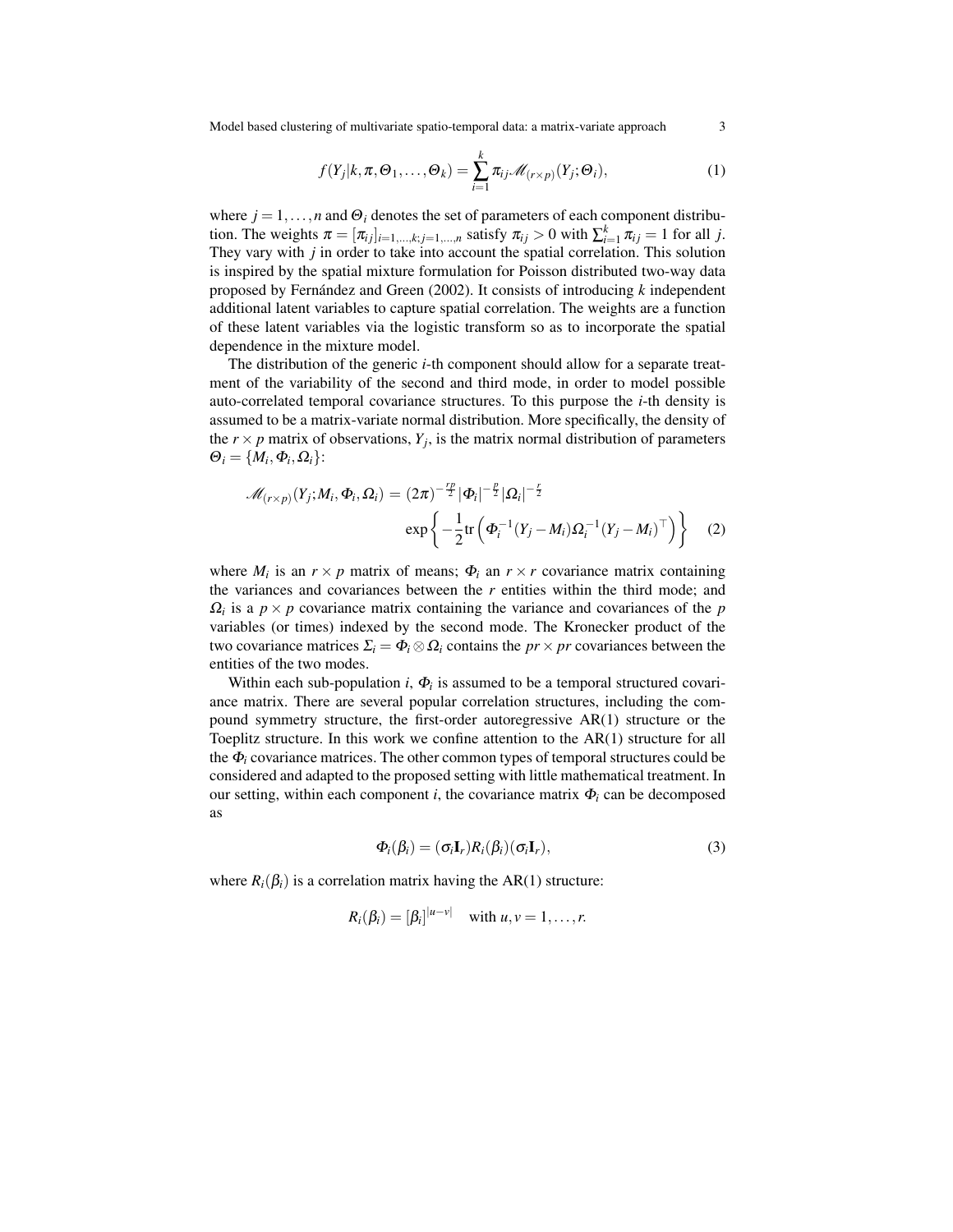### *2.1 Hierarchical formulation of GMMN*

We introduce *n* independent latent variables,  $\{z_1, \ldots, z_n\}$  called *allocation* variables, that identify the sub-population (or group) from which each observed matrix comes. More precisely,  $z_j$  (with  $j = 1, \ldots, n$ ) is a vector of dimension *k* which assumes value equal to 1 if the observation belongs to one of the *k* sub-populations and 0 elsewhere. Therefore  $z_j$  follows a multinomial distribution from which  $f(z_{ij} = 1 | \pi, k) = \pi_{ij}$ . In order to deal with correlated observations, we assume that  $Y_1, \ldots, Y_n$  are independent given the set of latent variables  $z = \{z_1, \ldots, z_n\}.$ 

The conditional density of the random matrix,  $Y_j$ , given the allocation variable,  $z_j$ , is the matrix-variate normal distribution in the form:

$$
f(Y_j|z_j,\boldsymbol{\Theta},k) = \prod_{i=1}^k \left[ \mathcal{M}_{(r \times p)}(Y_j;M_i,\boldsymbol{\Phi}_i,\Omega_i) \right]^{z_{ij}}.
$$
 (4)

Given *k* and the set of parameters  $\pi$  and  $\Theta$ , the complete joint distribution of *Y* and z can be decomposed into the product of two conditional densities

$$
f(Y, \mathbf{z} | \pi, \Theta, k) = f(Y | \mathbf{z}, \Theta, k) f(\mathbf{z} | \pi, k).
$$
 (5)

We allow additional layers to the hierarchy by adding a set of hyperparameters  $\omega$  for Θ and π. In so doing we formulate the estimation problem in a Bayesian framework. In the GMMN model the distribution of interest is the posterior distribution of the allocation variables, of the parameters and hyperparameters (for fixed *k*) given the observed data *Y*. By using formulation (5) it can be expressed as

$$
f(\mathbf{z}, \pi, \Theta, \omega, k|Y) \propto f(Y|\mathbf{z}, \Theta, k) f(\mathbf{z}|\pi, k) f(\pi|\omega, k) f(\Theta|\omega, k) f(\omega|k),
$$
 (6)

where  $f(\pi|\omega, k)$ ,  $f(\Theta|\omega, k)$  and  $f(\omega|k)$  are the prior distributions of parameters and hyperparameters.

## *2.2 Prior formulation and hyperparameters*

In this setting the set of hyper-parameters is  $\omega = (\beta_1, \ldots, \beta_k, \sigma_1, \ldots, \sigma_k, \rho, x_1, \ldots, x_k, \zeta)^\top$ , where  $x_i$  (with  $i = 1, ..., k$ ) are spatial latent variables. Each  $x_i$  is a Markov random field with density function:

$$
f(x_i|\zeta) = (2\pi)^{-n/2} \prod_{j=1}^n (1 + \zeta v_j)^{1/2} \exp\left[ -\frac{1}{2} \left( \zeta \sum_{j \sim j'} (x_{ij} - x_{ij'})^2 + \sum_{j=1}^n x_j^2 \right) \right] (7)
$$

where  $v_1, \ldots, v_n$  denote the eigenvalues of a spatial matrix which contains the number of neighbours of each location in the diagonal, the value -1 if two locations are neighbours and zero otherwise. ∑*j*∼*<sup>j</sup>* <sup>0</sup> denotes the sum over all pairs of neighbours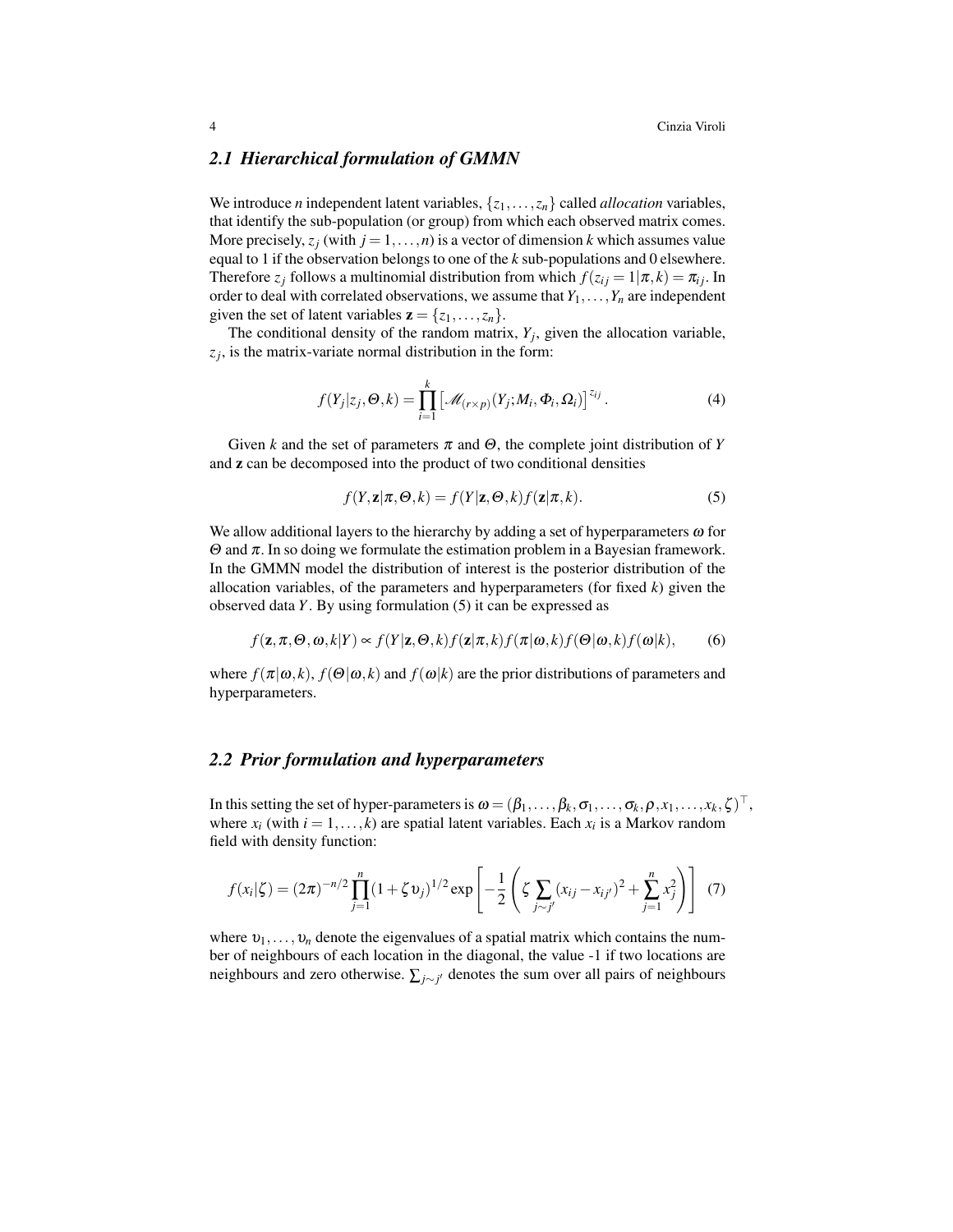with each pair counted only once. The hyperparameter  $\zeta$  is a hyperparameter with uniform prior distribution between 0 and  $\zeta_{\text{max}}$ . When  $\zeta = 0$  there is independence between locations, as  $\zeta$  increases neighbouring locations have ever more similar values of the spatial latent variable *x*. Given  $x_1, \ldots, x_k$  and  $\zeta$  the weights for location *j* take the form

$$
\pi_{ij}=\frac{e^{x_{ij}}}{\sum_{h=1}^k e^{x_{hj}}}.
$$

We consider non-informative prior distributions for each  $\beta_i$  given by uniform distributions in [-1,1]. The prior distribution for  $\sigma_i^{-1}$  is a Gamma distribution with parameters *a* and *b*, for all *i*, with  $i = 1, \ldots, k$ . Being a deterministic function of  $\beta_i$  and  $\sigma_i$ , there is no prior distribution for  $\Phi_i$ . It is worth noting that, by fixing  $\beta_i = \beta$  and  $\sigma_i = \sigma$ , a GMMN model with homoscedastic temporal components could be estimated. Finally, the role of  $\rho$  is to parameterize the prior distributions of  $\Omega_i$  for all *i*. We can choose non-informative prior distributions for  $\rho$  and the model parameters. More precisely:

$$
M_i \sim \mathcal{M}_{(r \times p)}(M_0, \Phi_0, \Omega_0) \tag{8}
$$

$$
\Omega_i^{-1}|\rho \sim \mathscr{W}_p\left(2\zeta, (2\rho)^{-1}\right) \tag{9}
$$

$$
\rho \sim \mathscr{W}_p\left(2l,(2m)^{-1}\right) \tag{10}
$$

(11)

for  $i = 1, \ldots, k$ . In the previous expressions  $\mathcal{M}_{(r \times p)}$  denotes the matrix-variate normal distribution of order  $r \times p$  and  $W$  denotes the multivariate Wishart distribution. Moreover,  $\Phi_0$  is a  $r \times r$  matrix,  $\rho$ ,  $\Omega_0$  and *m* are  $p \times p$  matrices,  $M_0$  is an  $r \times p$  matrix and  $\zeta$  and *l* are scalars.

With this setting the full conditionals are proportional to known distribution and a Gibbs sampler algorithm can be applied. The full conditional for z is

$$
f(z_{ij}=1|...)\propto \pi_{ij}\mathscr{M}_{(r\times p)}(Y_j;M_i,\Phi_i,\Omega_i).
$$

The posterior distributions of  $x_1, \ldots, x_k$  and  $\zeta$  are

$$
f(x_j|\ldots) \propto \prod_{i=1}^k \left\{ \left[ \frac{e^{x_{ij}}}{\sum_{h=1}^k e^{x_{hj}}} \right]^{z_{ij}} \mathcal{N}\left( \frac{\zeta \sum_{j\sim j'} x_{ij'}}{1+\zeta v_j}, \frac{1}{1+\zeta v_j} \right) \right\},\,
$$

and

$$
f(\zeta|\ldots) \propto \left(\prod_{j=1}^n (1+\zeta \nu_j)^{k/2}\right) \exp\left[-\frac{\zeta}{2}\sum_{i=1}^k \sum_{j\sim j'} (x_{ij}-x_{ij'})^2\right].
$$

The analytical derivation of full conditional of  $\beta_i$  is

$$
f(\beta_i|\ldots) \propto \frac{1}{2}(1-\beta_i^2)^{\frac{1}{2}(r-1)pn_i} \exp\left[-\frac{1}{2}\frac{\sigma_i^{-1}}{1-\beta_i^2}\left(\text{tr}(P_i)-\beta_i\text{tr}(C_1P_i)+\beta_i^2\text{tr}(C_2P_i)\right)\right],
$$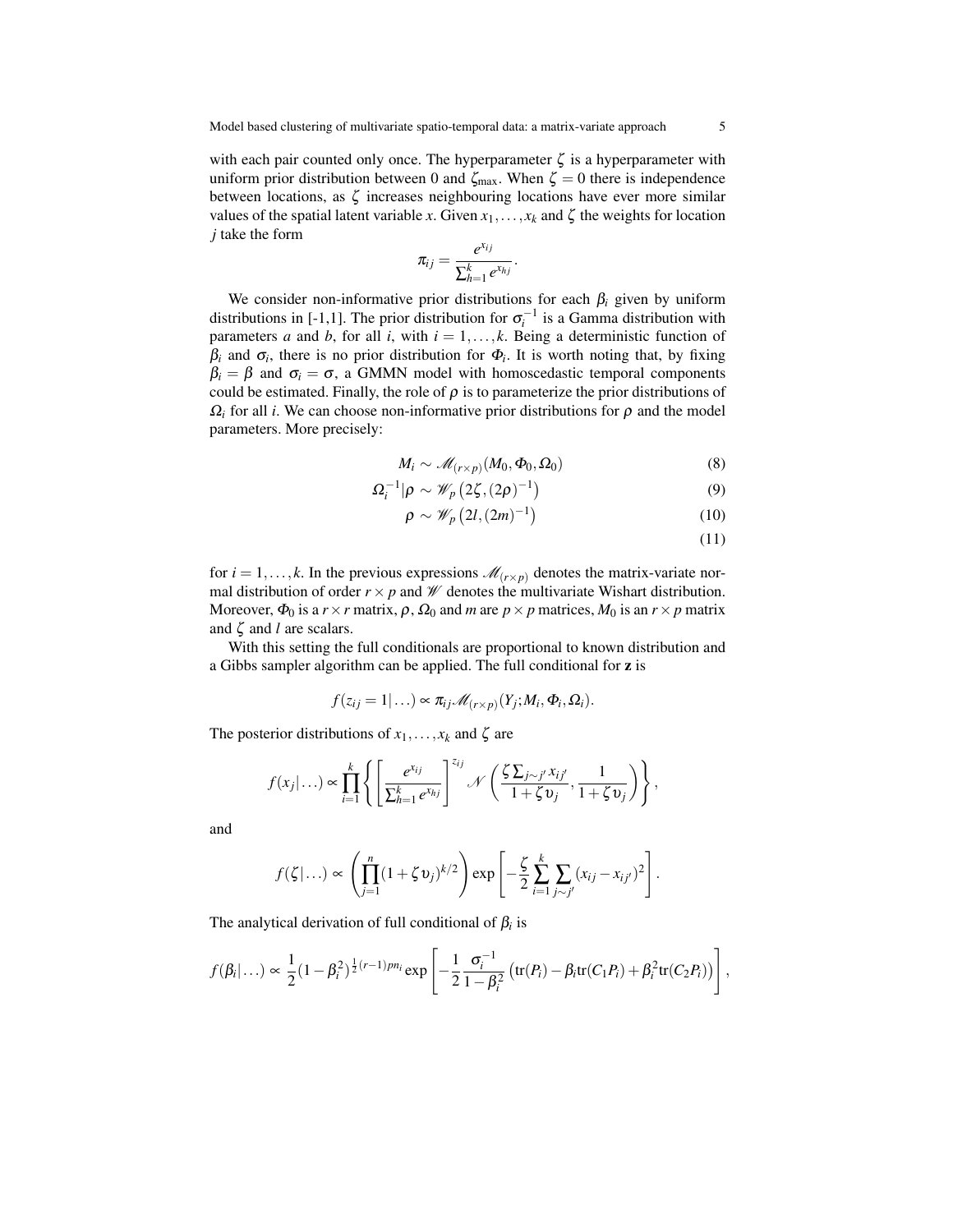where  $P_i = \sum_{j:z_j=i} (Y_j - M_i) \Omega_i^{-1} (Y_j - M_i)^{\top}$ ,  $C_1$  is a tridiagonal matrix with 0 on the diagonal and 1 on the lower and upper diagonals and  $C_2 = diag(0,1,\ldots,1,0)$ . This expression is not a known distribution but realizations from it can be generated according to a self-normalized importance sampling scheme.

The full conditional for  $\sigma_i$  can be obtained as follows:

$$
f(\sigma_i|\ldots) \propto (\sigma_i^{-2})^{\frac{rp}{2}n_i} \exp\left[-\frac{1}{2}\sigma_i^{-2}\text{tr}\left(R_i(\beta_i)^{-1}P_i\right)\right] (\sigma_i^{-2})^{a-1} \exp[-b\sigma_i^{-2}]
$$

$$
= (\sigma_i^{-2})^{\frac{rp}{2}n_i+a-1} \exp\left[-\frac{1}{2}\text{tr}\left(R_i(\beta_i)^{-1}P_i+b\right)\sigma_i^{-2}\right],
$$

from which it follows

$$
f(\sigma_i^{-1}|\ldots) \sim G\left(a+\frac{rp}{2}n_i,b+\frac{1}{2}\text{tr}(R_i(\beta_i)^{-1}P_i)\right),\,
$$

where *G* represents the Gamma distribution. Finally, the other posterior distributions can be analytically derived by combining equation (6) with the priors previously described:

vec(M<sub>i</sub>)|... 
$$
\sim \mathcal{N}_{rp} (T^{-1}\xi, T^{-1})
$$
  
\n
$$
\Omega_i^{-1}|\ldots \sim \mathcal{W}_p \left(2\rho + rn_i, \left[2\zeta + \sum_{j:z_j=i} (Y_j - M_i)^{\top} \Phi_i^{-1} (Y_j - M_i)\right]^{-1}\right)
$$
\n
$$
\rho|\ldots \sim \mathcal{W}_p \left(2l + 2k\zeta, \left[2m + 2\sum_{i=1}^k \Omega_i^{-1}\right]^{-1}\right)
$$
\n
$$
\pi|\ldots \sim \mathcal{D}(\rho + n_1, \ldots, \rho + n_k)
$$

where  $n_i = \sum_{j=1}^n z_{ij}$ ,  $\xi = (\Phi_i \otimes \Omega_i)^{-1} \sum_{j=1}^n \text{vec}(Y_j) z_{ij} + (\Phi_0 \otimes \Omega_0)^{-1} \text{vec}(M_0)$  and  $\varUpsilon = n_i(\Phi_i \otimes \Omega_i)^{-1} + (\Phi_0 \otimes \Omega_0).$ 

#### *2.3 Example: Crime in the 103 Italian provinces*

Every year, an Italian financial newspaper, *Il Sole 24 Ore*, analyzes the quality of life in the 103 provinces of Italy through several indicators collected in different thematic areas (www.ilsole24ore.com). This data set consists of  $p = 4$  measurements on crime in the Italian provinces collected and published in  $r = 5$  years, from 2005 to 2009. The  $p = 4$  indicators are: home-invasion robberies (per 100,000 residents), teenage crime rate (per 1,000 residents), the number of reported robberies (per 100,000 residents) and rate of muggings and pickpockets (per 100,000 residents). These are not violent crime measurements but they could still offer a useful indication on the safety level in the different geographical areas. Since Italy is a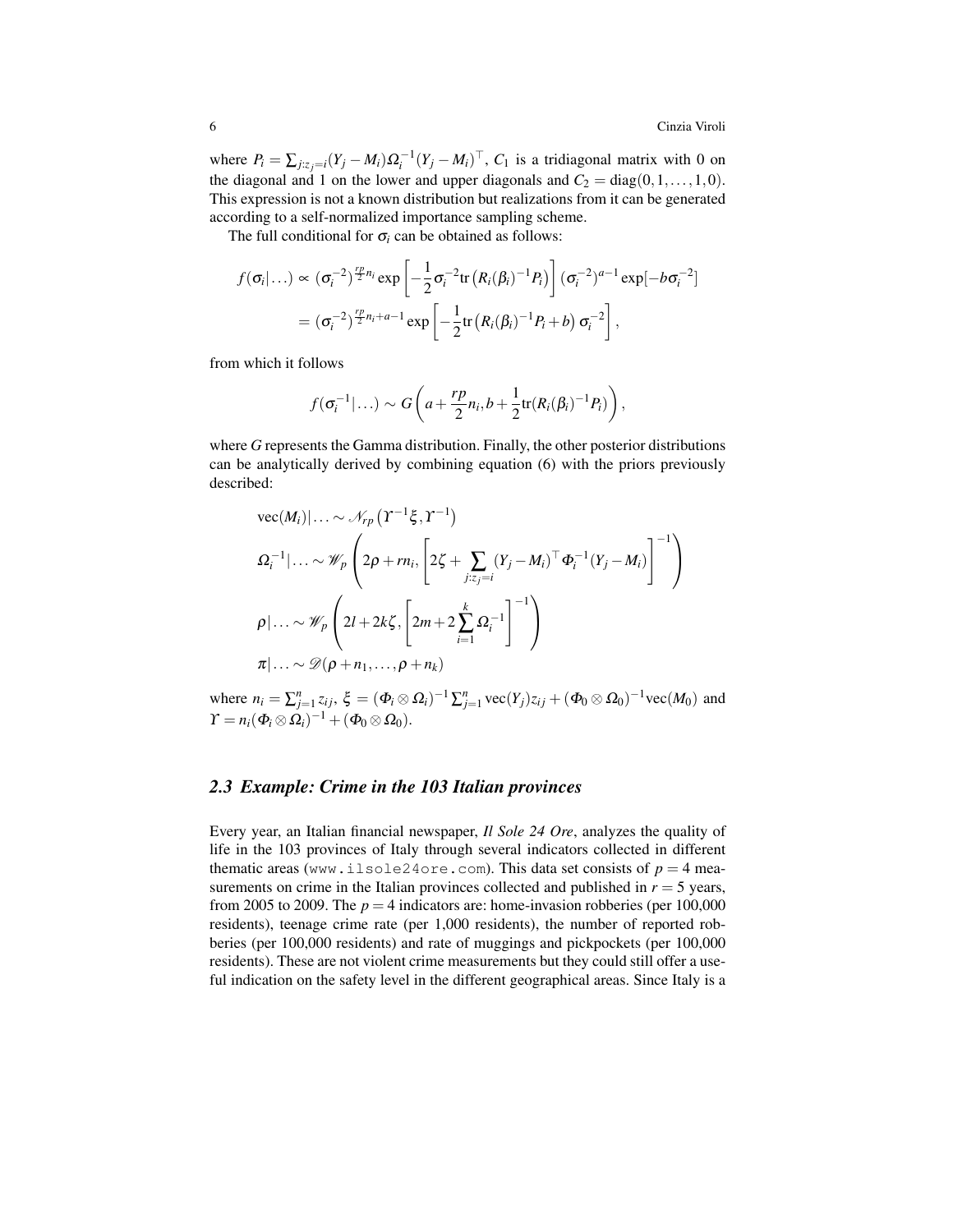complex and heterogeneous country characterized by a deep income inequality between the dynamic, industrialized North and the less developed, agricultural-based Centre-South, we expect a deep territorial heterogeneity in terms of safety and quality of life.

The aim of this study is to cluster the Italian provinces on the basis of the four crime indicators taking into account the entire period of the five years 2005-2009.

We have modelled the territorial dependence through priors on the mixture weights and the temporal correlations among the five years with an AR(1) structure. What differentiates our cluster analysis from a classification on a single year only is the fact that we model simultaneously the correlations of variables within and between the different years. In fact it could easily happen that clustering of provinces observed in 2005 could be quite different from that obtained in 2009, since in the considered years the political action to reduce these criminal activities could have achieved different results across the provinces.

|         | home robberies teenage crime robberies muggings |       |        |        |
|---------|-------------------------------------------------|-------|--------|--------|
| $i=1$   |                                                 |       |        |        |
| 2005    | 239.02                                          | 16.84 | 33.24  | 200.70 |
| 2006    | 263.27                                          | 19.37 | 34.34  | 196.97 |
| 2007    | 283.84                                          | 17.03 | 35.11  | 215.85 |
| 2008    | 327.22                                          | 17.45 | 37.91  | 248.82 |
| 2009    | 282.23                                          | 18.22 | 34.26  | 202.91 |
| $i = 2$ |                                                 |       |        |        |
| 2005    | 161.00                                          | 9.36  | 30.85  | 61.94  |
| 2006    | 166.29                                          | 10.00 | 29.22  | 74.03  |
| 2007    | 197.34                                          | 9.77  | 29.69  | 86.77  |
| 2008    | 226.33                                          | 9.91  | 33.01  | 92.10  |
| 2009    | 209.35                                          | 10.76 | 29.61  | 77.18  |
| $i = 3$ |                                                 |       |        |        |
| 2005    | 216.66                                          | 16.48 | 106.34 | 481.76 |
| 2006    | 242.83                                          | 21.35 | 104.06 | 546.84 |
| 2007    | 294.87                                          | 20.57 | 119.53 | 689.74 |
| 2008    | 322.60                                          | 20.16 | 129.16 | 676.33 |
| 2009    | 274.54                                          | 19.34 | 112.57 | 494.50 |
| $i = 4$ |                                                 |       |        |        |
| 2005    | 138.48                                          | 4.36  | 351.25 | 220.38 |
| 2006    | 147.51                                          | 6.25  | 341.74 | 243.79 |
| 2007    | 162.82                                          | 6.51  | 354.39 | 240.09 |
| 2008    | 182.91                                          | 7.88  | 315.71 | 236.51 |
| 2009    | 166.66                                          | 11.84 | 273.59 | 220.48 |

**Table 1** *Crime in the Italian provinces*. Values of the four  $(i = 1, 2, 3, 4)$  component mean matrices.

A GMMN model with *k* components ranging from 2 to 5, has been fitted to this data by running 20,000 iterations of the Gibbs sampler algorithm (with a burn in of 10,000 iterations). For space reasons, we describe here the  $k = 4$  solution. The estimated value of  $\zeta$  is 0.12, thus denoting that a certain proportion of spatial dependence has affected the probabilities of group membership.